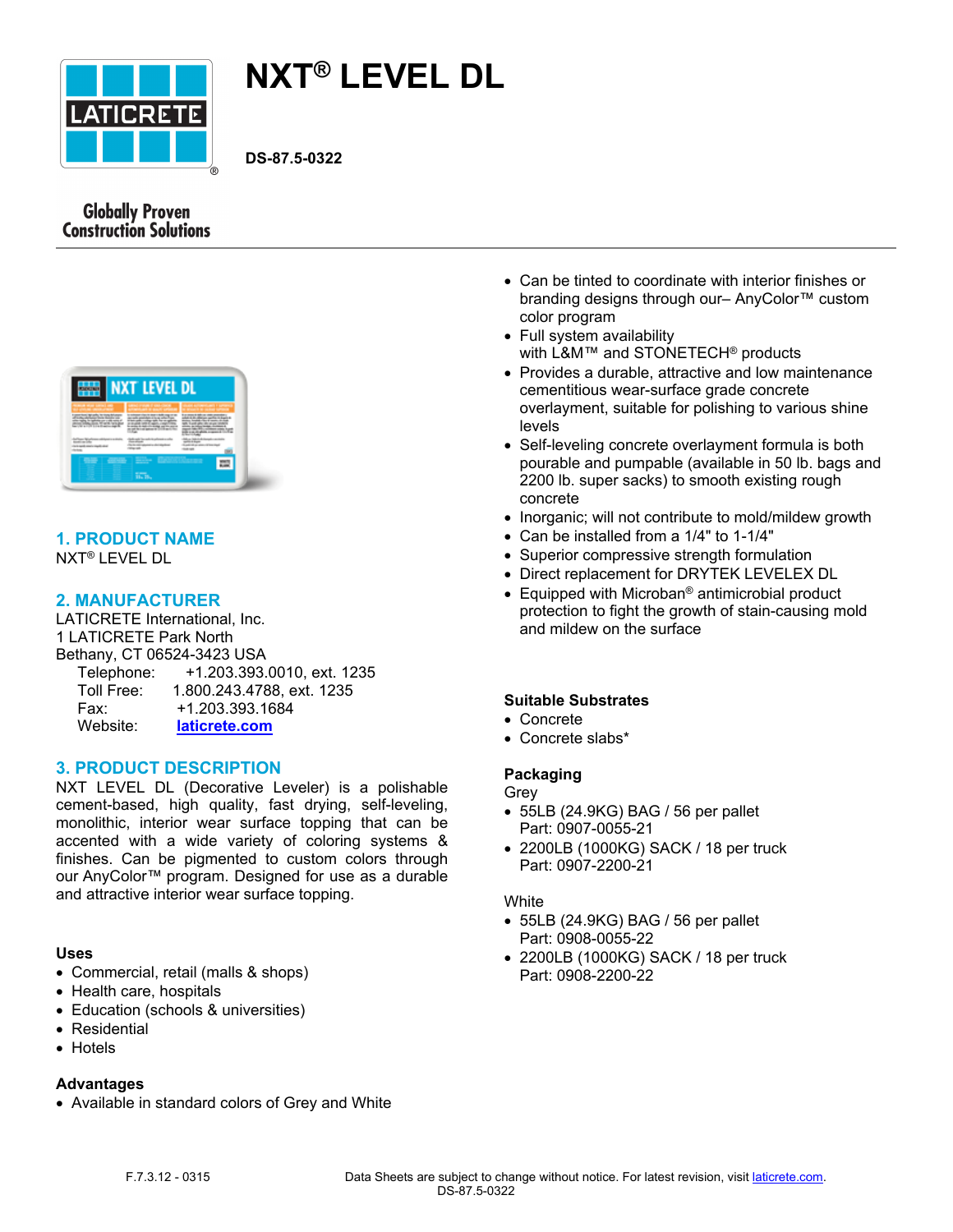#### **Approximate Coverage**

| <b>Nominal Thickness</b> | <b>Wear Surface</b>                      |
|--------------------------|------------------------------------------|
| $1/4"$ (6 mm)            | 24 ft <sup>2</sup> (2.2 m <sup>2</sup> ) |
| $1/2$ " (12 mm)          | $12 \text{ ft}^2(1.1 \text{ m}^2)$       |
| $3/4"$ (18 mm)           | $8 \text{ ft}^2(0.7 \text{ m}^2)$        |
| 1" (25 mm)               | 6 ft <sup>2</sup> (0.6 m <sup>2</sup> )  |
| $1-1/4$ " (32 mm)        | $4.8 \text{ ft}^2(0.4 \text{ m}^2)$      |

- Coverage will vary depending on the texture of the surface. A survey is also recommended.
- 1/2" is typically recommended but less can be placed if desired.

## **Shelf Life**

Factory sealed containers of this product are guaranteed to be of first quality for one (1) year if stored off the ground in a dry area. High humidity will reduce the shelf life of bagged product.

## **Limitations**

- Do not install over particleboard, interior glue plywood, chipboard, hardboard (Masonite®), Luan panels, asbestos, gypsum-based patching materials, asphalt, coal tar, or lightweight insulating concrete or any other dimensionally unstable materials.
- Not recommended for steel-wheeled traffic
- For interior use only
- Do not install when surface temperature is below 40°F (4°C) or above 90°F (32°C).
- Do not install over painted surfaces
- Do not exceed recommended mixing ratio as indicated in mixing instructions. Over watering will weaken product properties.
- Never mix with cement or admixtures
- Do not apply over waterproofing or crack isolation membranes. When a waterproofing membrane is required, use a LATICRETE Waterproofing Membrane on top of NXT LEVEL DL.
- Do not use for submerged or continuously wet areas.
- The inherent nature of the self-leveling toppings provides unique variation from job to job. Aesthetic variations are common. Variations in the surface are outside of the control of LATICRETE and are not a considered a product defect.
- Cracks are common and expected with decorative cement based topping products. Cracks are not considered a product defect. LATICRETE cannot predict if or to what extent cracking will occur.
- LATICRETE concrete overlay's are not intended to be perfectly homogeneous in appearance. Shade of color may vary slightly as these use natural mined resources. The typical application procedures of spreading and smoothing, along with the sanding process, will result in optical variations in the appearance of the floor. The aesthetic appearance that is created is subject to possible technical and

artistic tolerances. Variations in the overall finished appearance should be expected.

• LATICRETE makes no guarantee on and does not warrant color matching to our NXT<sup>®</sup> ANYCOLOR<sup>™</sup> chart, or to any color guide produced. Actual performance and appearance related characteristics as intended for use will depend on job site conditions, lighting, installation techniques and may vary from our color guide, color samples, and color swatch on product packaging. Always create a mock-up to validate actual appearance, performance and results before installing. No claims for color shade variations will be honored

## **Cautions**

- Check www.laticrete.com for any technical bulletins or updated information about the product and its application
- Contact your local LATICRETE Technical Sales Representative with any questions
- Consult SDS for more safety information
- Protect finished work from traffic until fully cured
- Contains portland cement and silica sand. Causes severe skin burns and serious eye damage. Wear protective clothing, gloves and eye protection. In case of contact, flush thoroughly with water.
- Silica sand may cause cancer, respiratory irritation or serious lung problems. Do not breathe dust. Wear a respirator in dusty areas.
- Keep out of reach of children

# **4. TECHNICAL DATA**







**MICROBAN** 

**Physical Properties**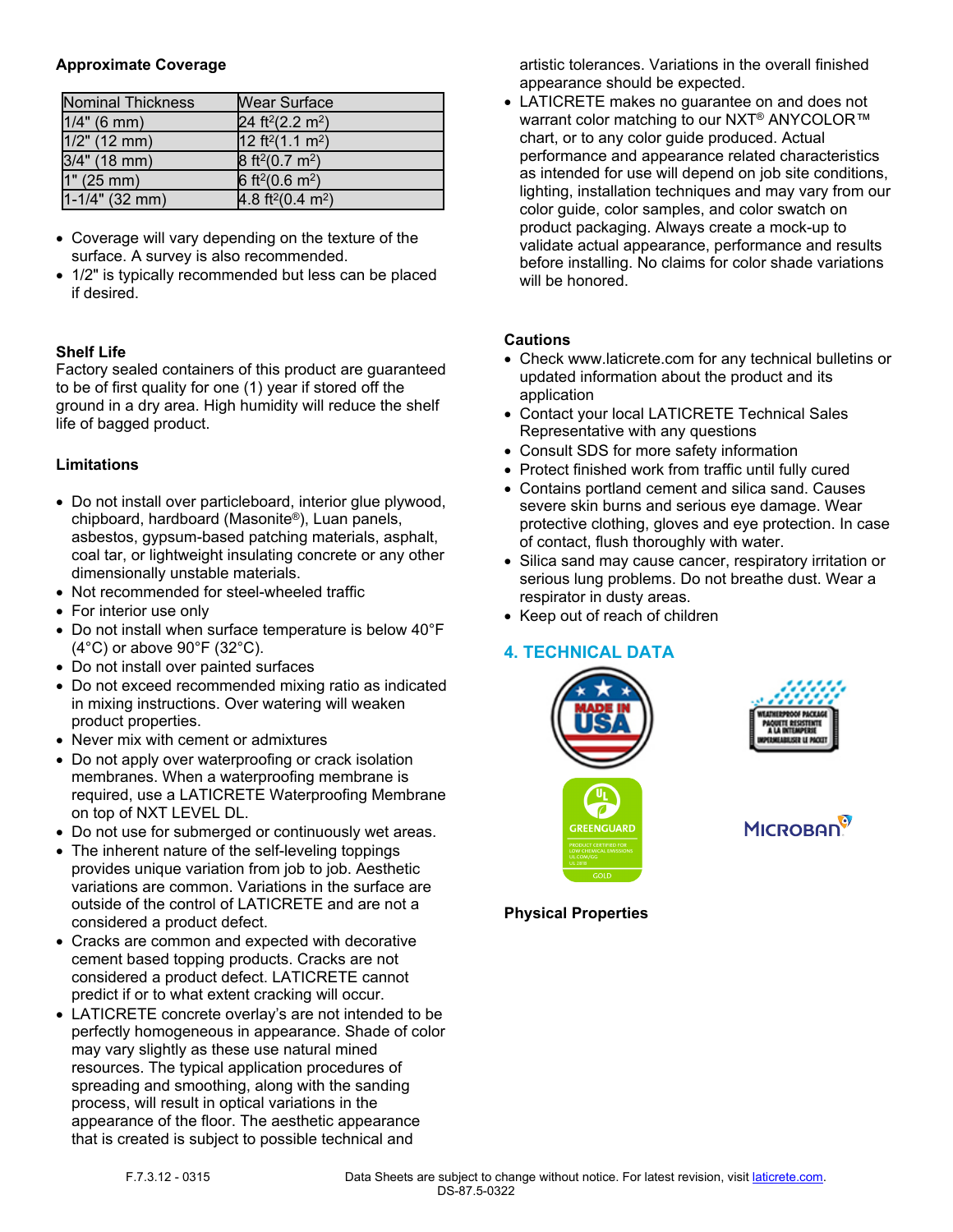| <b>Test</b>                          | <b>Test Method</b>                |
|--------------------------------------|-----------------------------------|
| Pour Depth                           | 1/4" to 1-1/4" ( $1.5 - 32$ mm)   |
|                                      | 1/2" (12 mm) is typically         |
|                                      | recommended polishing             |
|                                      | applications. Lower depths can be |
|                                      | done, Consult Technical Services  |
|                                      | for average depths over 1-1/4"    |
| Walkable                             | 1 - 2 hours at 70°F (21°C)        |
| <b>Tensile Bond</b>                  | 200 - 300 psi (1.4 - 2.1 MPa)     |
| Strength                             |                                   |
|                                      |                                   |
| <b>ASTM C-1583</b>                   |                                   |
| <b>Flexural Strength</b>             | 1100 - 1400 psi (7.6 – 9.6 MPa)   |
|                                      |                                   |
| ASTM C-1708                          |                                   |
| Compressive                          | 1 day = 3000 psi (20.6 MPa)       |
| Strength                             | 7 day = 4000 (27.6 MPa)           |
|                                      | 28 day = 5100 psi (35.1 MPa)      |
| ASTM C-1708                          |                                   |
| Set Time                             | Initial $@$ 20 - 30min.           |
|                                      | Final $@35 - 70$ min.             |
| <b>ASTM C-1708</b>                   |                                   |
| Installed Dry Weight                 | $2.4 - 2.5$ lbs/ft <sup>2</sup>   |
| (per square foot $@$ $\frac{1}{4}$ " |                                   |
| (6mm)                                |                                   |

• All results are averages.

Specifications subject to change without notification. Results shown are typical but reflect test procedures used. Actual field performance will depend on installation methods and site conditions.

# **5. INSTALLATION**

## **Surface Preparation**

• See TDS230 SUBSTRATE PREPARATION AND PRIMER GUIDE for LATICRETE SELF-LEVELING PRODUCTS.

## **Priming**

• When applying NXT Level DL as a wear surface over concrete, apply a LATICRETE epoxy with sand broadcast before application takes place. When applying over substrates other than concrete, consult LATICRETE Technical Services.

**NOTE:** If moisture is present, a moisture barrier must be used. See DS 502.0 and TDS230 SUBSTRATE PREPARATION AND PRIMER GUIDE for LATICRETE SELF-LEVELING PRODUCTS for more detailed information.

- NXT Vapor Reduction Coating (sand broadcast required, cure time of 12 hours)
- VAPOR BAN Primer ER (sand broadcast required, cure time of 3 hour

# **Mixing**

When used as a decorative wear surface NXT Level DL should be mixed with  $4.5 - 5.5$  qts.  $(4.3 - 5.2 \text{ L})$  of water per 55 lb (25 kg) bag. This is for either white or grey. Do not over water. For manual application, add product to water and mix for  $2 - 3$  min. with a heavy duty drill (650) rpm) to obtain a lump free mix. NXT LEVEL DL can also be used in most pump equipment. Consult with a LATICRETE representative to verify equipment compatibility.

**WHEN ADDING NXT® ANYCOLOR™ liquid pigments**

NXT Level DL can be integrally colored using NXT® ANYCOLOR™ universal liquid pigments. At a rate of 1 unit of liquid pigment per each 55 lb. (24.9KG) BAG of NXT Level DL.

First add NXT® ANYCOLOR™ universal liquid pigment to the pre-measured clean potable mixing water in your clean mixing container, prior to adding any NXT Level DL powder. Mix with a drill mixer until pigment is evenly dispersed in the mixing water. Finally add your NXT Level DL powder to the pigmented mixing water as directed above and mix for  $2 - 3$  min. with a heavy-duty drill (650 rpm) to obtain a lump free mix. Verify actual appearance and compatibility with a field mock-up prior to installing

#### **CAUTION: DO NOT OVER WATER OR OVER MIX. OVER WATERING WILL CAUSE BLEEDING OR SAND SEGREGATION.**

A flow test should always be performed to ensure that mix is homogenized and free from separation for multiple bag mixes increase mixing time as needed. The ideal flow range for NXT LEVEL DL is 10 to 11" (or 127mm to 140 mm) using a NXT Flow Test Kit. See TDS 235N Flow Test Method for more detailed instructions on conducting flow tests.

# **Application**

Substrate temperature should be between  $40 - 90^{\circ}F(4)$ – 32°C) during application and air temperature maintained between  $50 - 90^{\circ}$ F (10 - 32 $^{\circ}$ C). Protect areas from direct sunlight. Do not use damp curing methods or curing and sealing compounds. If required to meet level tolerances, survey surface using a digital or electronic leveling device and apply level pegs as required. Adequate ventilation should be provided to ensure uniform drying. Pump or pour blended material onto substrate at an average thickness ranging between  $1/4" - 11/4" (1.5 - 32mm)$ . Applications of  $1/2"$  are typically recommended but lowered depths can be done. Immediately following placement lightly smooth the surface and pour lines. When not using level pegs the use of a gauge rake will assist in controlling material depth. Do not expose NXT Level DL to rolling dynamic loads such as forklifts or scissor lifts, for at least 72 hours after installation. Proper application is the responsibility of the user. Field visits by LATICRETE